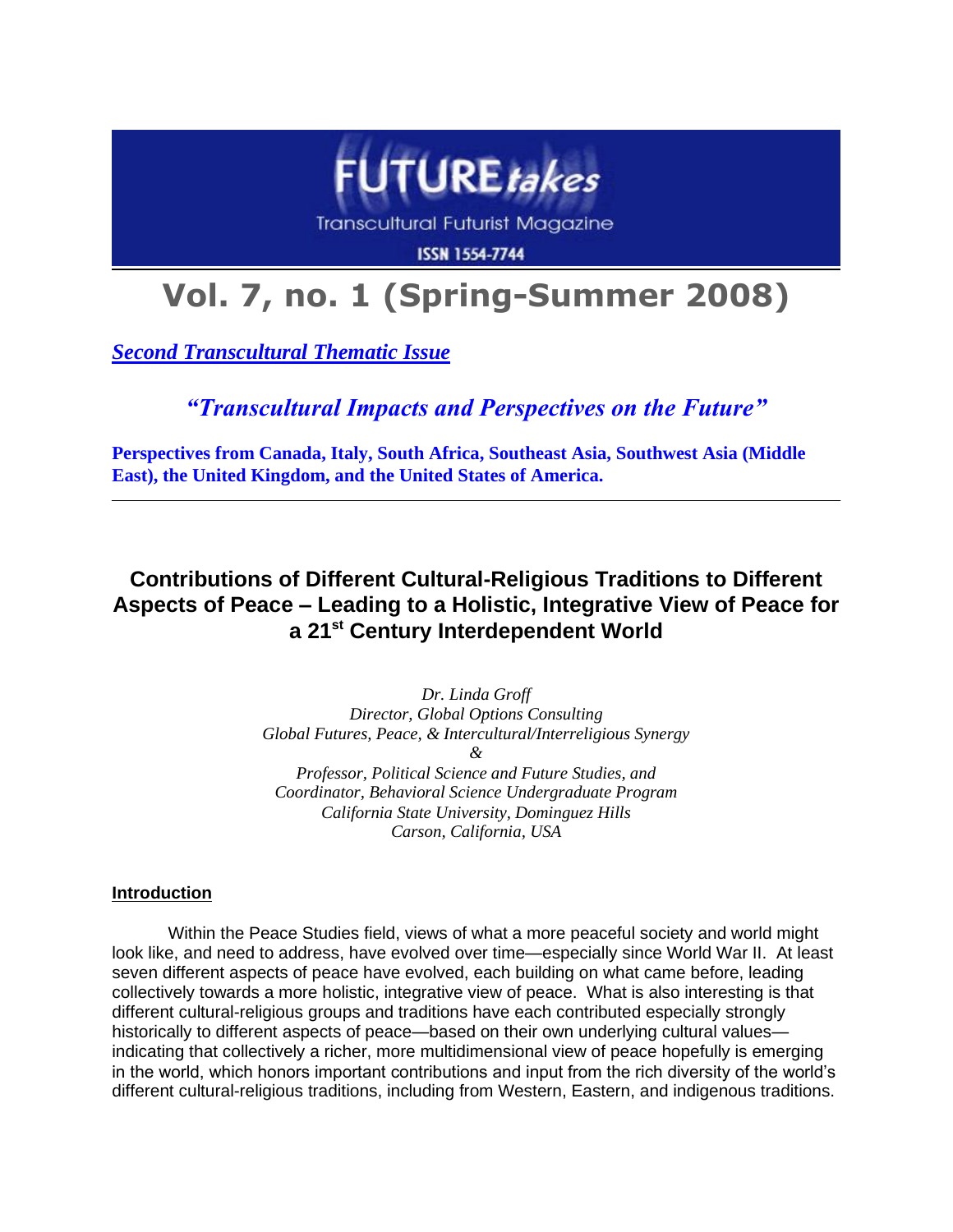This article has four parts. Part I introduces different definitions and ways of looking at peace. Part II looks at how seven different aspects of peace have evolved within Peace Studies, each building on what came before. Part III summarizes how our views of peace have evolved, leading to a holistic, integrative view of peace. Part IV examines how different culturalreligious traditions—specifically Western, Eastern, and indigenous traditions—each contributes in different important ways to different aspects of peace, thereby collectively providing a richer, more multidimensional and integrative view of peace, which is more appropriate for an increasingly interdependent 21<sup>st</sup> century world.

# **Part I: Introduction to Definitions and Ways of Looking at Peace**

What is peace, and how have our views of peace evolved – especially since the end of World War II? It is argued that one can look at peace in at least three ways: (1) as goals/visions for creating a more peaceful society and world in the future (the focus of this paper); (2) as the means/processes used to create these goals/visions (including various forms of non-violence, including conflict resolution, management, and transformation; alternative dispute resolution, including negotiation, arbitration, and mediation; dialogue instead of debate; strategic non-violence, as well as spiritually-based non-violence; and prayer and meditation); and (3) as a feeling, i.e., how does one feel when one is peaceful? While all these aspects of peace are important, this paper (in Parts II-IV) focuses especially on (1), i.e., on how our visions and goals of what a more peaceful society and world might look like have evolved over time, especially since the end of WWII.

Several other important terms are also used in the Peace Studies field to describe different aspects of peace. These include:

a) narrow definitions of peace (as absence of war) vs. broader definitions of peace (adding additional aspects of peace to one's definition of peace). (See Parts II-IV of this article for a broader, evolving, and holistic view of peace.)

b) peacekeeping (moving in United Nations or other troops to keep the peace between formerly warring parties) vs. peacemaking (helping parties in conflict to make peace with each other, including signing a peace agreement to end their conflict) vs. peacebuilding (building the conditions over time for the creation of a more peaceful society and world). The focus of many people today is on peacebuilding, which takes a longer term perspective.

c) the peace movement vs. the movement for peace – a distinction made by the late Dr. Kenneth Boulding. He said that the peace movement includes all the people who are actively working for peace in different areas in the world, while the movement for peace are things that indirectly lead to more interrelationships and interdependencies between people that thereby reduce the prospects of war.

d) the United Nations Declaration of the Year 2000 as the Year for a Culture of Peace, and the Decade 2001-2010 as the Decade for a Culture of Peace and Nonviolence for the Children of the World. The concept of a "culture of peace" began with UNESCO (United Nations Educational, Scientific, and Cultural Association) and was then adopted in the United Nations Declarations noted here, as well as by people around the world.

#### **Part II: Evolving Views of Peace, Leading to a Holistic, Integrative View of Peace**

Since World War II, our views of what a more peaceful society and world might look like have evolved to include at least seven aspects – including six types of outer peace, as well as inner peace – covering ever more system levels. These aspects of peace can be grouped into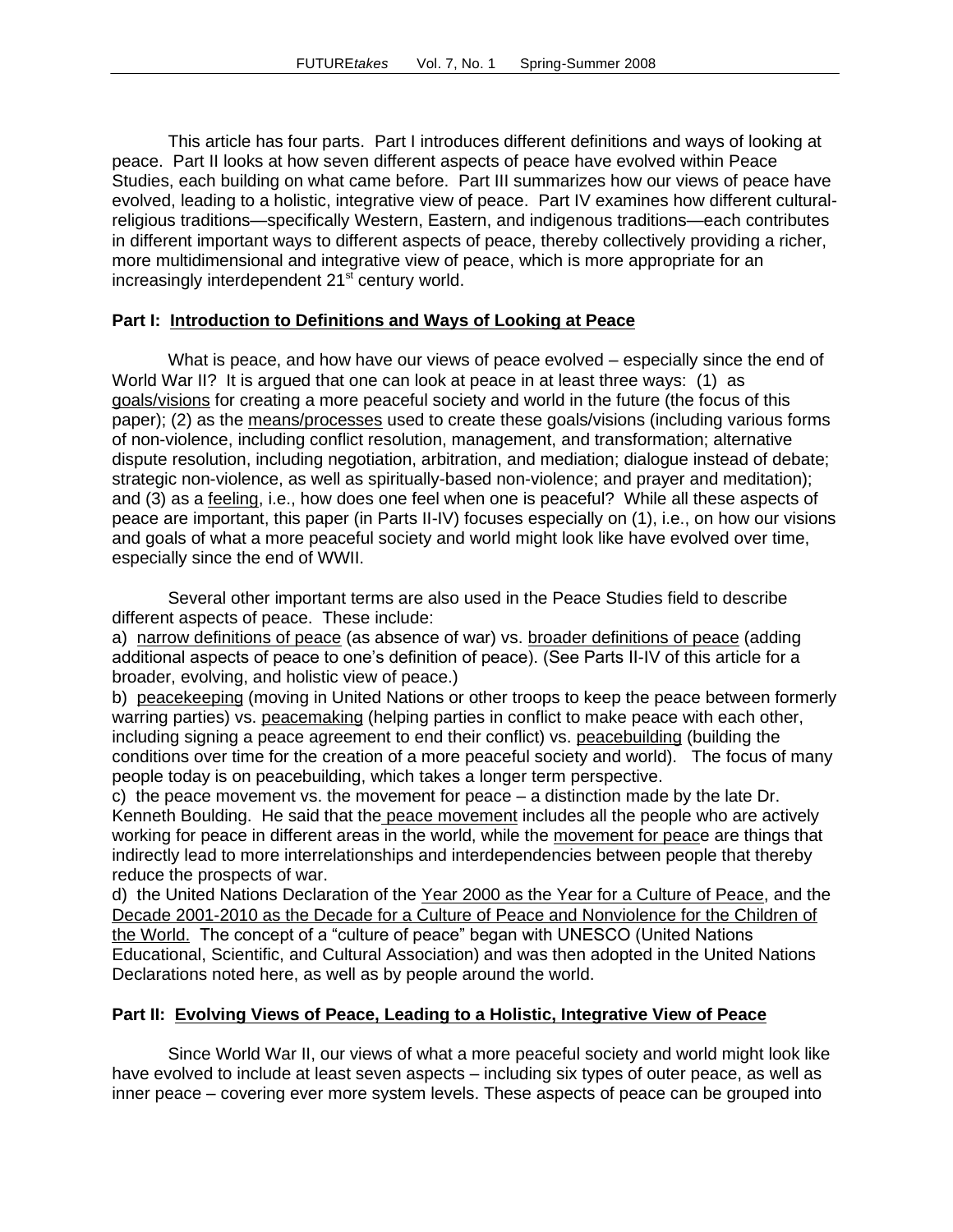three broad categories, as follows.\*1 The overall framework for looking at these seven aspects of peace thus includes:

|                                                                |                       | <b>War Prevention</b> |                      | <b>Structural Conditions</b> |                   | <b>Holistic Complex Models</b> |               |                      |
|----------------------------------------------------------------|-----------------------|-----------------------|----------------------|------------------------------|-------------------|--------------------------------|---------------|----------------------|
|                                                                |                       | Absence<br>of War     | Balance of<br>Forces | No Structural<br>Violence    | Feminist<br>Peace | Intercultural<br>Peace         | Gaia<br>Peace | Inner/Outer<br>Peace |
|                                                                |                       |                       |                      |                              |                   |                                |               |                      |
| $\circ$<br>C<br>ᅴ<br>$\blacksquare$<br>观<br>᠊ᠣ<br>$\mathsf{m}$ | Environmental         |                       |                      |                              |                   |                                |               |                      |
|                                                                | Cultural              |                       |                      |                              |                   |                                |               |                      |
|                                                                | Transnational         |                       |                      |                              |                   |                                |               |                      |
|                                                                | Interactional         |                       |                      |                              |                   | Peace                          |               |                      |
|                                                                | <b>Between States</b> |                       |                      |                              |                   |                                |               |                      |
| ъ                                                              | <b>Within States</b>  |                       |                      |                              |                   |                                |               |                      |
| O<br>$\blacksquare$                                            | Community             |                       |                      |                              |                   |                                |               |                      |
|                                                                | Family and Individual |                       |                      |                              |                   |                                |               |                      |
|                                                                | <b>INNER PEACE</b>    |                       |                      |                              |                   |                                |               |                      |

# **Fig. 1: Seven Concepts in the Evolution of Peace Thinking, Leading to a Holistic, Integrative View of Peace**

(A) War Prevention (Focusing on the Elimination of War and Physical Violence and the Maintenance of This Situation by the International System)

1. Peace as Absence of War and Physical Violence (later called "Negative Peace" by Johan Galtung).

2. Peace as Balance of Forces in the International System (Quincy Wright)

 $\overline{a}$ 

(B) Structural Conditions for Peace (Added to the Elimination of War and Physical Violence): 3. Peace as No War and No Structural Violence on Macro Levels (Galtung's "Negative Peace" and "Positive Peace," respectively)

4. Peace as No War and No Structural Violence on Micro, as well as Macro Levels (Adding Community and Family Peace, as also essential, along with National, International, and Transnational Peace; also eliminating patriarchal values and institutions on all levels) (Feminist Peace)

(C) Holistic, Complex Systems Models and Views of Peace (that focus on unity and diversity within systems and include positive, not just negative definitions of peace in multiple areas and on multiple system levels – from the macro to the micro, including inner peace)

5. Holistic Intercultural Peace – Between All Humans and Their Diverse Cultures, Civilizations, and Religions

6. Holistic Gaia Peace – Between All Humans and the Earth or Gaia and Its Diverse Web of Life

 $1$  This model on the evolution of seven aspects of peace, grouped in three broad categories, was developed with the late Dr. Paul Smoker, a long-time Peace Researcher and past Secretary General of the International Peace Research Association, and my late husband.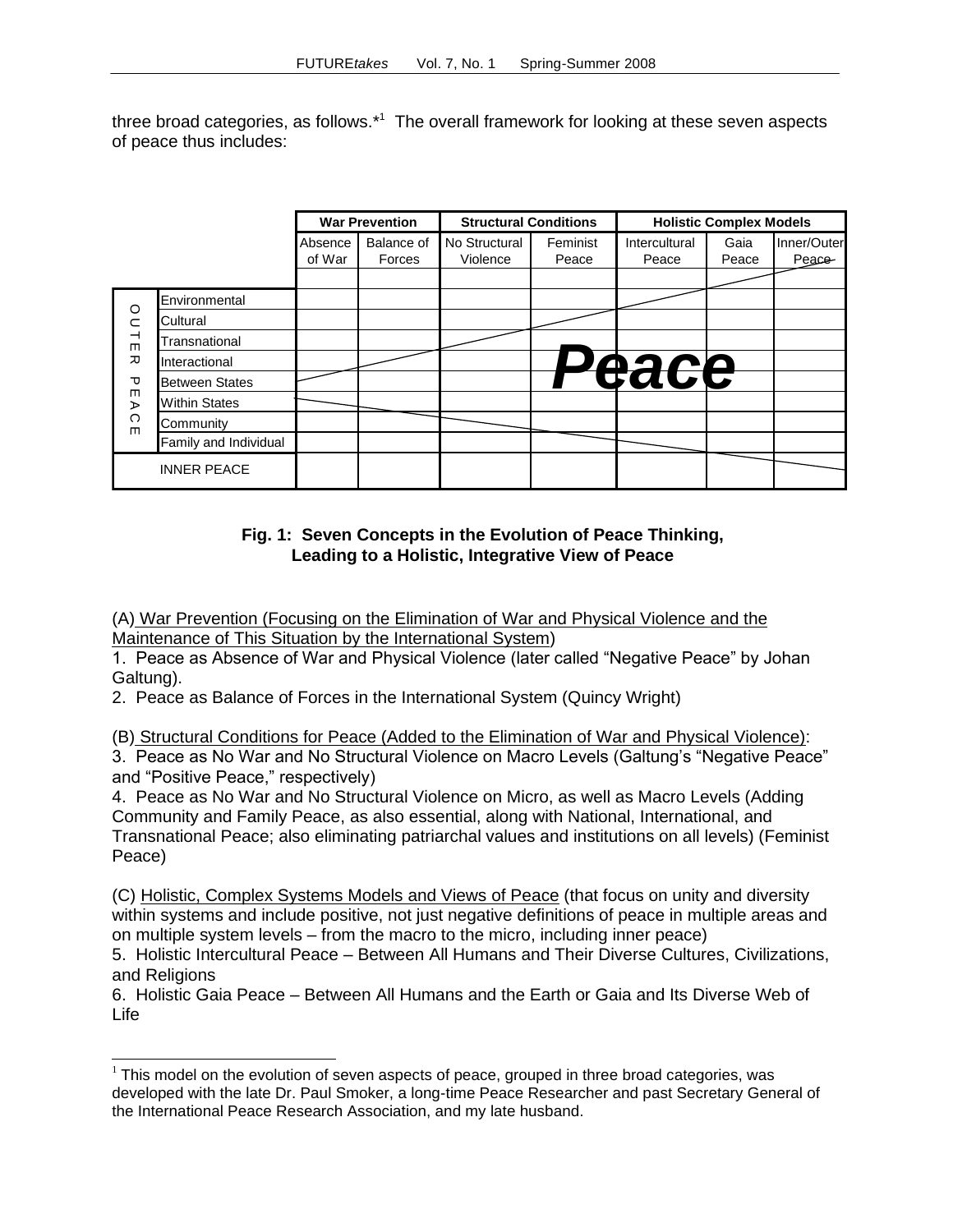7. Holistic Inner-Outer Peace: Adding Inner Peace – From the World's Diverse Spiritual Traditions – To All the Forms of Outer Peace (above).

Each of these seven types of peace will now be examined in more detail. (See Smoker and Groff, 1997; Groff, 2001; Groff, 2007; and other earlier articles on these seven aspects of peace.)

#### A. Peace Thinking that Stresses War Prevention

The first two types of peace both deal with war and how to prevent it, and the need to do so if any lasting peace is to be possible in the world.

#### (1) Peace as Absence of War (and Physical Violence) (Galtung's "Negative Peace")

The first perspective, peace as the absence of war, focuses on avoiding violent conflict between and within states – war and civil war. This view of peace was of utmost importance to people at the end of World War II – following two devastating world wars – and is still widely held among general populations and politicians in most countries today. There are good reasons why this is so. Everyone knows the ravages of World War I and World War II, as well as those occurring during the so-called "Cold War," where superpowers often intervened in local conflicts such as Vietnam and Afghanistan. Wars, including the internal or civil type**,** such as Darfur, as well as those begun by outside intervention, such as the current Afghanistan and Iraq Wars following 9/11/2001, continue to rage around the globe, and the lives of millions of people are daily threatened by the spectre of war. Under these circumstances, peace is seen as the absence of war—at least until the killing stops.

All seven definitions of peace discussed here include absence of war, but only this first one defines peace as just the absence of war, which can be seen as a precondition for any of the other types of peace becoming possible. During the Cold War, some people advocated a policy of "peace through strength" and deterring nuclear war by stockpiling nuclear weapons (and building strong second strike or retaliatory capabilities) on both sides, leading to United States-Soviet Union arms races. In general, however, this type of peace seeks to find areas of common ground on national security issues between countries, as a basis for arms control and disarmament agreements, that can reduce or eliminate dangers of nuclear weapons and nuclear war – on earth and now in space, as well as dangers from conventional weapons, chemical and biological weapons (the poor man's nuclear weapons), land mines, and any weapons endangering human life and taking resources away from other life-enhancing uses. It also seeks to reduce dangers of nuclear proliferation, nuclear terrorism, and accidental nuclear war.

Johan Galtung (a famous peace researcher) called this first type of peace "negative peace." which was also extended later to include not only eliminating war, but also eliminating physical violence. Galtung also distinguished this "negative peace" from what he called "positive peace," which was eliminating structural peace (see "peace # 3," Part II).

#### (2) Peace as Balance of Forces in the International System

Quincy Wright, in his path breaking work*, A Study of War* (1941), stated the view that peace is a dynamic balance involving political, economic, social, cultural, and technological factors, and that war occurred when this balance broke down in the international system. (The cultural factor is the primary focus of "peace 5" and is discussed there.) The international system includes the overall pattern of relationships between states and International Governmental Organizations (IGOs) and domestic public opinion within a state – the community level of analysis. Any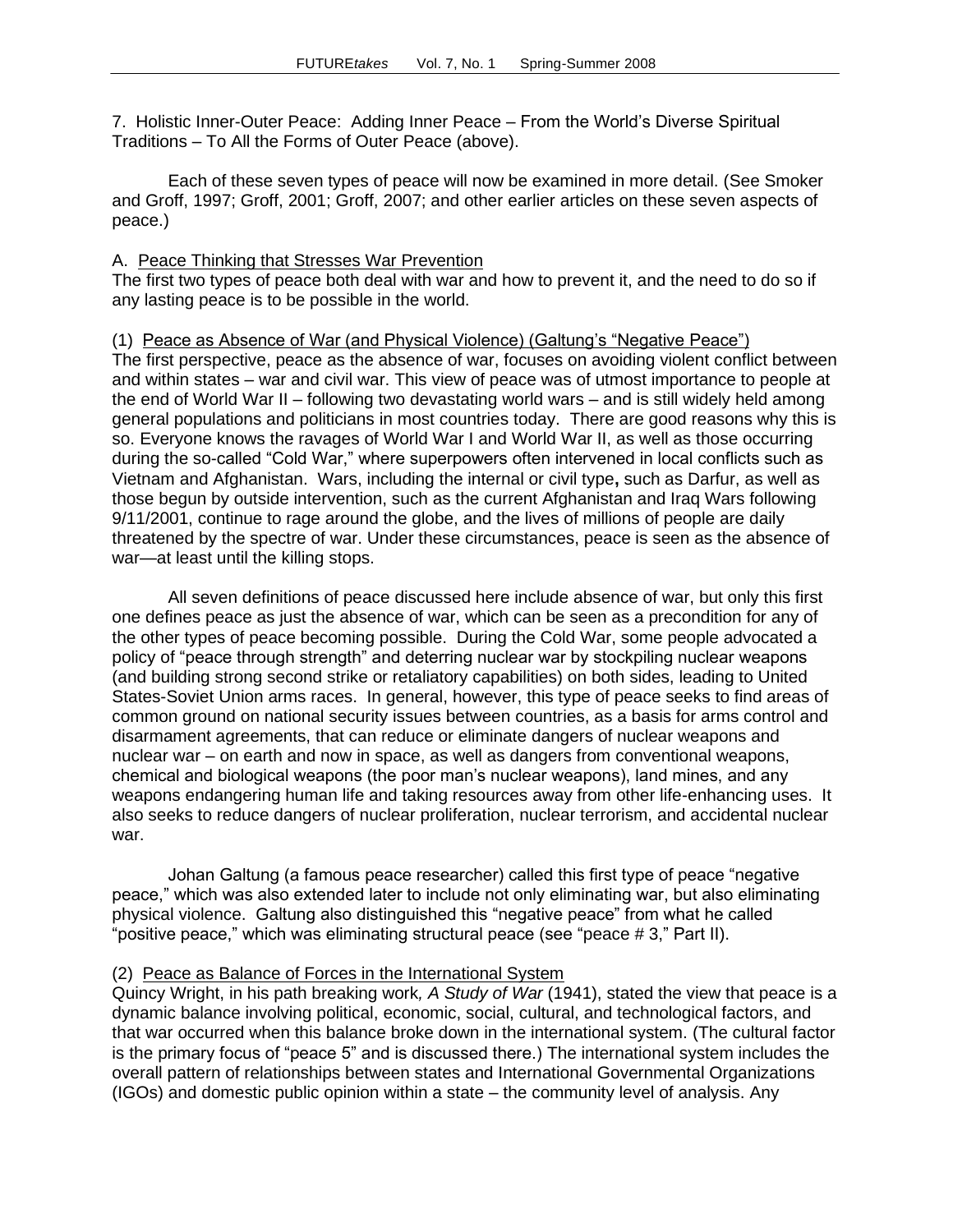significant change in one of the factors involved in the peace balance would require corresponding changes in other factors to restore the balance. For example, Robert Oppenheimer, the much misunderstood "father of the atomic bomb," insisted on continuing to develop the bomb so that a global political institution, the United Nations, would have to be created to help control the new global military technology.

This is a systems view of peace in which the international system – if it can dynamically adjust to changes as they occur within the system – is the best solution for preventing war and preserving peace in the world. Because the number and types of actors in the international system – nation-states, international governmental organizations or IGOs, non-governmental organizations or NGOs, multinational corporations or MNCs, and now grassroots local communities through a movement for a U.N. People's Assembly – has greatly increased since the United Nations was formed in 1945, this type of peace also looks at proposals for reform of the international system and the United Nations itself. Much discussion has also focused on issues of global governance, as increasing issues require global cooperation in our increasingly interdependent world—‗If' solutions are to be found. A related issue focuses on creating civil societies and democratic participation within countries as the foundation for more peaceful relations between states and more citizen participation in the international system (Boulding, 1990).

# B. Peace Thinking that Stresses Eliminating Macro and/or Micro Physical and Structural Violence

The next two types of peace each deal with and add social-structural dimensions of peace – including on macro (national, international, and translational) levels, and then on micro (community, family, and individual) levels – to the efforts at eliminating physical violence and war (noted under A above).

# (3) Peace as Negative Peace (No War) and Positive Peace (No Structural Violence) on Macro Levels

Johan Galtung (1969, 1990) expanded our concept of peace to include both "negative peace" and "positive peace" – two terms now standardized within the Peace Studies field. He defined "negative peace" as the absence of war and physical violence and "positive peace" as the absence of "structural violence," defined in terms of avoidable deaths and suffering caused by the way large scale social, economic, and political structures are organized—often in inequitable ways. Thus, if people starve to death when there is food to feed them somewhere in the world, or die from sickness when there is medicine to cure them (such as AIDS today), then structural violence exists since alternative structures could, in theory, prevent such deaths.

This type of peace thus deals with social and economic justice issues and with protecting basic human rights, as enumerated in *The Universal Declaration of Human Rights* (United Nations, 1948). Peace under this rubric involves both positive peace and negative peace being present in the global economic system, which is influenced by non-state actors such as International Non-Governmental Organizations (INGOs) and multinational corporations (MNCs). In this type of peace, the structural inequities in the international system itself are seen as major obstacles to world peace versus peace # 2, where the international system, and international institutions such as the United Nations, are seen as the solution for creating and preserving world peace.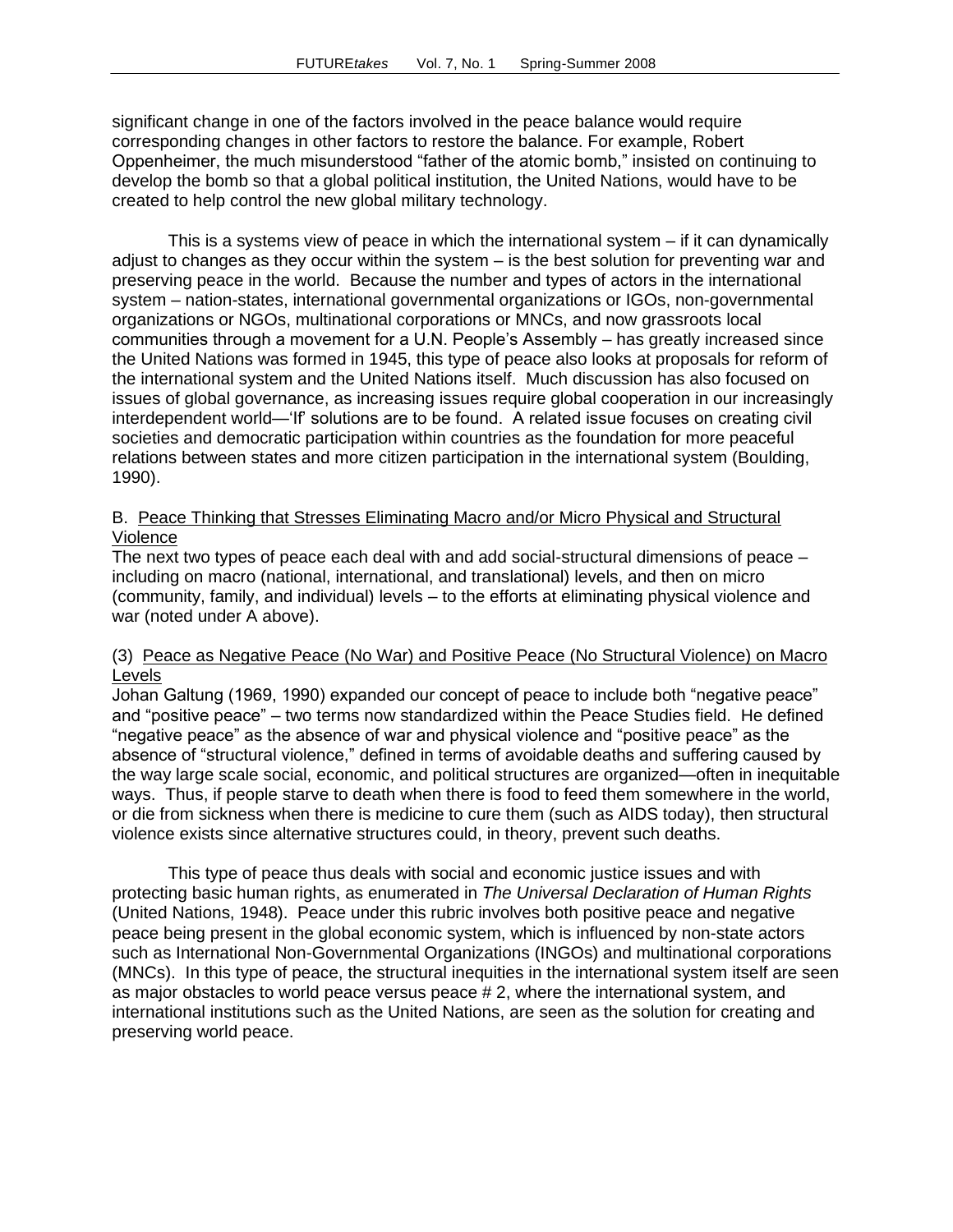(4) Feminist Peace: Eliminating Physical and Structural Violence on Both Micro (Community. Family. and Individual) Levels and Macro Levels, and Eliminating Patriarchal Values, Attitudes and Institutions that Block People's Opportunities on All Levels

During the 1970's and 80's, a fourth perspective was ushered in by feminist peace researchers, who extended both negative peace and positive peace to include eliminating both physical and structural violence down to the individual level. The new definition of peace includes not only abolishing macro level organized violence, such as war, but also eliminating micro level unorganized violence, such as rape or domestic violence in war or in the home. The concept of structural violence includes personal/micro and macro-level structures that harm or discriminate against particular individuals, ethnic communities, races or genders, thereby denying them opportunities available to other groups. This feminist peace model came to include the elimination of all types of violence (physical and structural) on all levels, from the individual, family, and community levels on up to the transnational level, as well as the elimination of patriarchal values, attitudes and institutions on all levels, as necessary conditions for a more peaceful planet that provides increasing opportunities for all its citizens. (Brock-Utne, 1985, 1989, 1990; and Reardon, 1990, 1993, and 1996).

#### C. Peace Thinking that Stresses Holistic. Complex Systems

The last three types of peace all deal with holistic complex systems based on the unity and interdependence of diverse, interacting parts. Intercultural peace celebrates the diverse cultural forms human beings exhibit on this planet, and Gaia peace honors the diversity of life forms and their interdependencies in the single living system Earth. These two types of holistic peace focus on the external world. The last type of peace, drawing on the world's rich spiritual traditions, adds inner peace to all the forms of outer peace, and is thus the most comprehensive view of peace.

#### (5) Intercultural Peace: Peace Between Peoples and Their Diverse Cultures, Civilizations, and **Religions**

Cultures are based on socially-learned behavior shared by groups of people having common histories, identities, values and lifestyles, and often common languages and geography. The interaction *between* cultures has accelerated dramatically during recent centuries and especially in recent decades. Too often the militarily stronger or economically more powerful culture has subordinated the militarily weaker or economically poorer one. Yet the world is becoming more interdependent each day, and an honoring of the rich cultural diversity of humanity is an essential component of a more peaceful future world.

While internal wars (**such as Darfur)**, and ethnic, cultural, and religious violence have become a global phenomena and focus for social science and peace research, especially in the post Cold War period (Huntington, 1993, and 1996; and Galtung, 1990), wars with outside intervention (as in Afghanistan and Iraq today) have also polarized the world and destabilized countries already suffering from internal divisions. The consequences of these wars will be with us for years.

Despite the above, relations between cultural, ethnic, racial, and religious groups can also be positive, creative experiences that enrich the lives of everyone involved. The fields of intercultural communication (Trompenaars and Hampden-Turner, 1998; Storti, 1999; and Groff, 2005a and 2005b) and interreligious dialogue (Beversluis, 2000; and Groff, 2005a and 2005b), as well as other prejudice reduction techniques, provide people with positive tools for dealing with cultural diversity.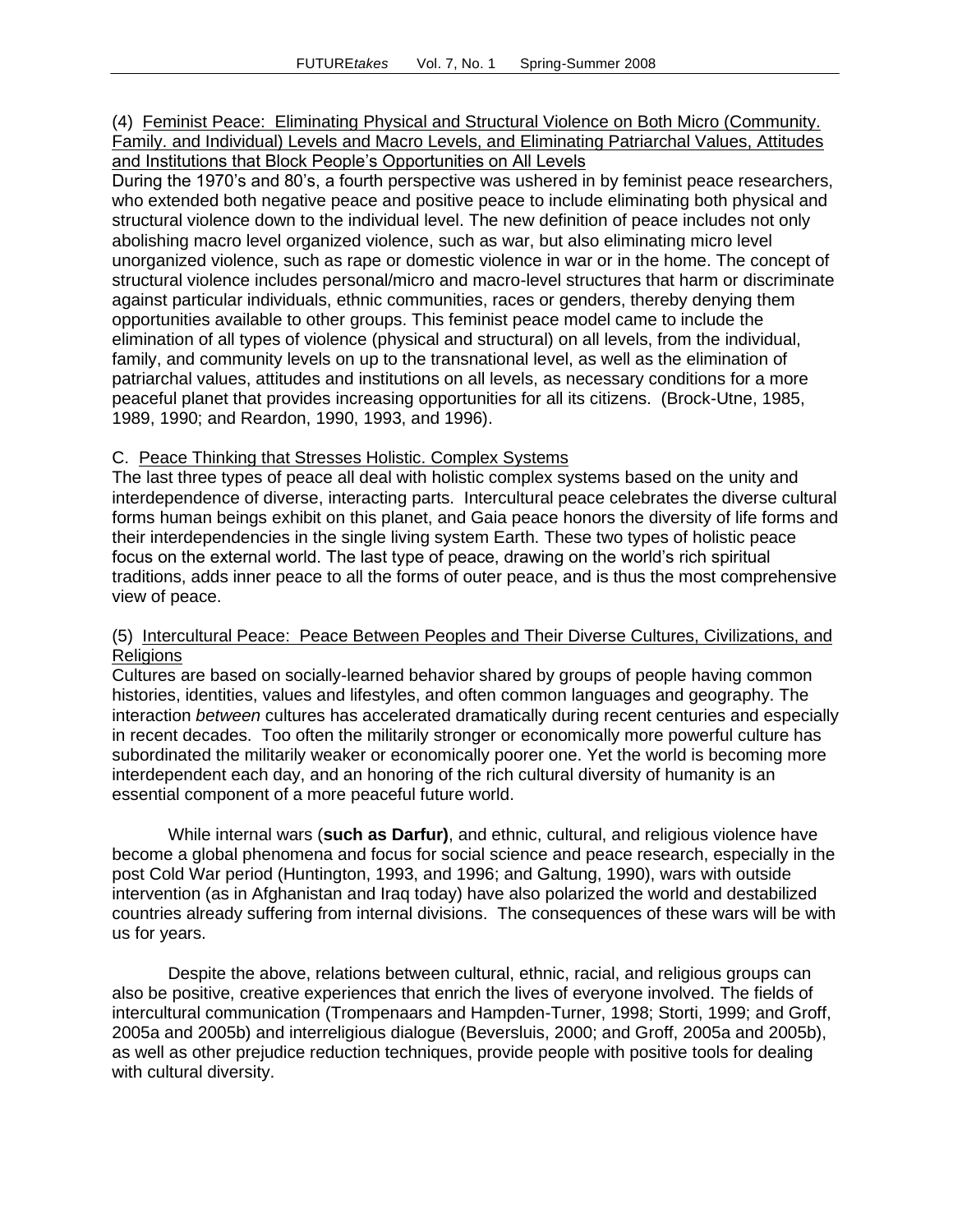Intercultural Peace requires that everyone realize that every culture is a different learned map or version of reality (not ultimate reality) and that every culture has particular gifts (based on their geographic and historical experiences and learning) that they bring to the table of humanity as a whole today. Intercultural peace requires the positive co-evolution of cultures at both macro and micro levels and the recognition that the whole diverse global cultural mix is a cause of strength for humanity, in the same way that the rich diversity of plants and living creatures is seen as a strength for the ecosystem.

#### (6) Holistic Gaia Peace: Peace With the World and the Environment

Gaia Peace is named after Gaia, the ancient Greek goddess of earth. In addition to the earlier types of peace, Holistic Gaia Peace – peace with Mother Earth and all her diverse ecological systems and species – also sees the Earth as a complex, self-organizing living system or being (Lovelock, 1991, in his Gaia Hypothesis; Lawrence, 1990; and Sahtouris, 1989), of which humans are a part (not separate), and places all forms of peace between people in this broader context.

Gaia Peace therefore requires peace between peoples at all levels of analysis – from the individual and family levels to the global cultural level, while also placing a very high value on the relationship of humans to bioenvironmental systems – the environmental level of analysis. Peace with the environment, sustainable development (that does not take from nature at a faster rate than it can replenish itself) and responsible stewardship of the earth are seen as central to this type of peace. Without the food, energy, and resources provided by earth, there could be no human or other life on the planet and also no human economic systems.

Human beings are seen as one of many species inhabiting the earth, and the preservation of the planet is seen as the most important goal. The increasing extinction of other species, as the human population on earth keeps increasing and encroaching on more of the land area of earth, also cries out for humans to wake up to what we are creating. Indeed, some people believe that we may be in the sixth mass extinction of species on this planet today—this time due to human behavior, with the fifth mass extinction being 65 million years ago with the extinction of the dinosaurs! Global climate change is another warning to humanity today, along with various forms of pollution. Indigenous peoples – who see themselves as part of nature for centuries and as a voice for the earth – also warn us that the earth is dying in various places today because of our human neglect and greed. Thus human rights must be expanded to acknowledge the rights of the earth (our life support system, on which all our futures depend), as well as rights of other species to exist.

In some cases, the Gaia concept is interpreted scientifically, in terms of a complex biochemical, energy system. In other cases, the inner, spiritual aspects of Gaia are also seen as essential, and Gaia or earth is also seen as a sacred, living being or Goddess.

#### (7) Holistic Inner and Outer Peace

This last type of peace includes all of the outer aspects of peace (delineated above), and adds inner peace as an essential component and precondition for a peaceful world. While inner peace can be just psychological, it frequently has a spiritual foundation that acknowledges some spiritual or transcendent aspect to life beyond just the physical world of our outer senses. Inner Peace then draws on the world's rich spiritual-religious traditions, including their mystical aspects – with mysticism being defined as "a direct experience of ultimate reality" (Carmody and Carmody, 1996), and uses different forms of prayer and meditation (including breathing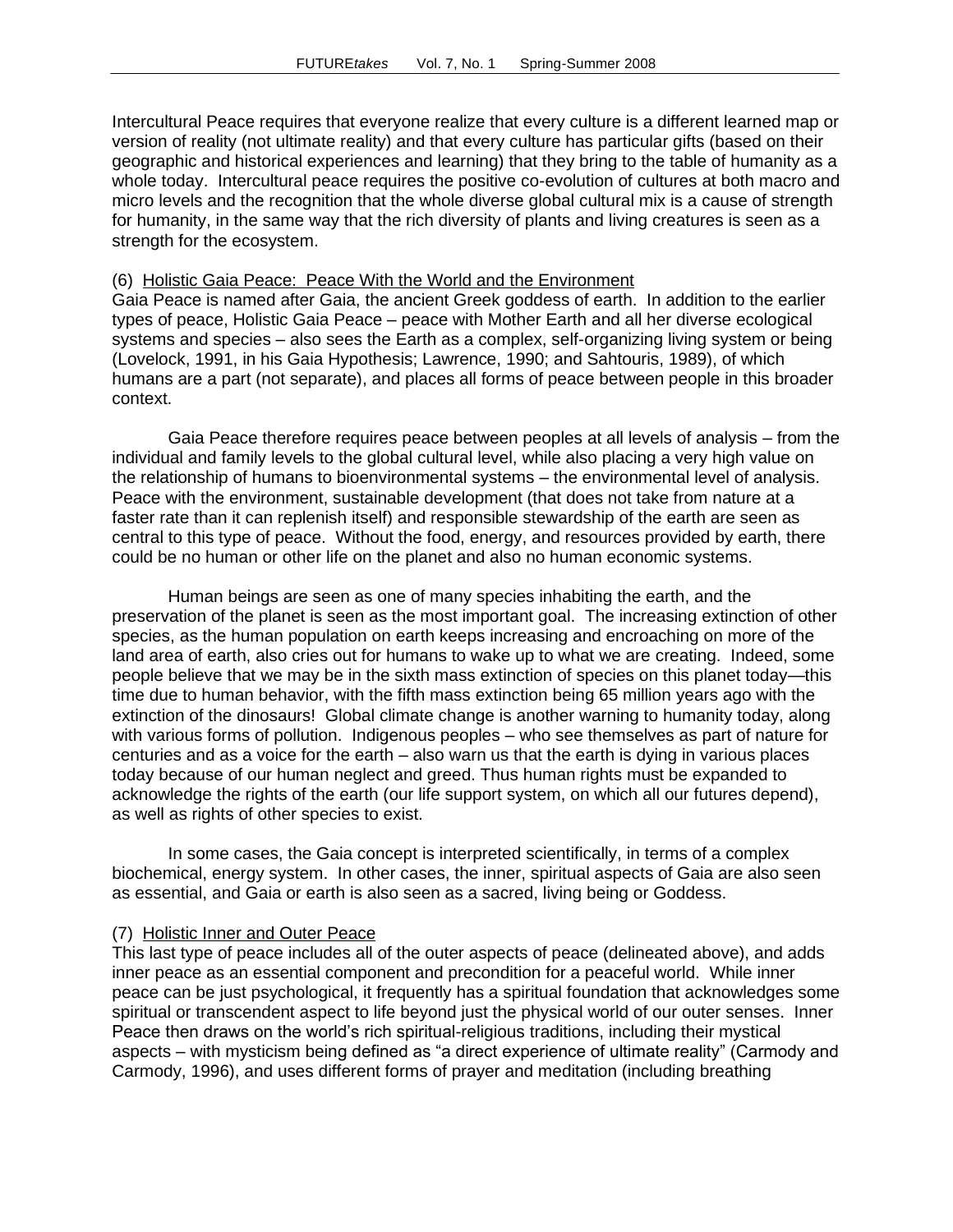techniques, chanting, and various forms of yoga) as tools to become centered within and reach deeper states of inner peace.

This approach to peace recognizes different dimensions and levels of consciousness related to inner peace, just as different aspects of outer peace have been elaborated above. For example, Eastern spiritual traditions talk about seven chakras, or energy centers, in the body that are each related to different types and levels of consciousness. (See also Wilber, 1996, especially Chap. 9, and later books of his, on the evolution of consciousness.)

This spiritual dimension is expressed in different ways, depending on one's cultural and religious background and context, and it draws on centuries of experience by spiritual masters from the East, indigenous cultures, and some of the more ancient Western cultures, where such traditions are more developed and honored than in modern Western culture. Even in the West, however, there is now much greater interest in such topics, including a greater openness to exploring such inner dimensions of consciousness and peace. Western medicine and hospitals are also recognizing the important role of stress reduction techniques, such as meditation, in healing, due to an increasing recognition of the mind-body connection.

Eastern cultures and religions, such as Hinduism and Buddhism, have produced many mystics, avatars, and spiritual seers who have focused on the importance of inner peace as an essential condition for creating a more peaceful world. In this view, all aspects of outer peace, including one's perceptions and experiences of the world, reflect one's inner state of consciousness and must therefore be based on inner peace.

#### **Part III: Summary on Evolution of the Peace Concept**

As the world continues to change, it is clear that our concepts of peace have also continued to evolve over time, especially since the end of World War II. While many people within the peace studies and peace education fields have focused on one or more, but not all, of the above aspects of peace, it is clear that if one takes all of these different aspects of peace collectively together, a more holistic, integrative view of peace emerges, which has the following characteristics (Smoker and Groff, 1997; Groff, 2001; and Groff, 2007):

\* Peace is a multi-factor process, focusing on many different substantive aspects and dimensions of peace, not just due to a single factor – the absence of war.

\* Peace is multileveled, dealing with multiple system levels, from macro to micro levels in the external world, and now extends to inner peace.

\* Seeing peace on multiple system levels also means that many more different types of actors are involved in the peacebuilding process besides just nation-states, who are the primary actors in peace as absence of war. 9/11 is a good example illustrating the increasing importance of non-state actors in the international system—including in peace and wartime situations.

\* Peace includes not only six aspects of outer peace in the world, but also inner peace as an essential component for creating a more peaceful world in the 21st century, with different dimensions and levels of consciousness and inner peace now also open for further exploration.

\* Peace is defined not only in negative terms – what one wants to eliminate (such as physical or structural violence) – but also in positive terms (focusing on what one wants to create in a positive sense). As Fred Polak said, "A society without positive images of itself is doomed."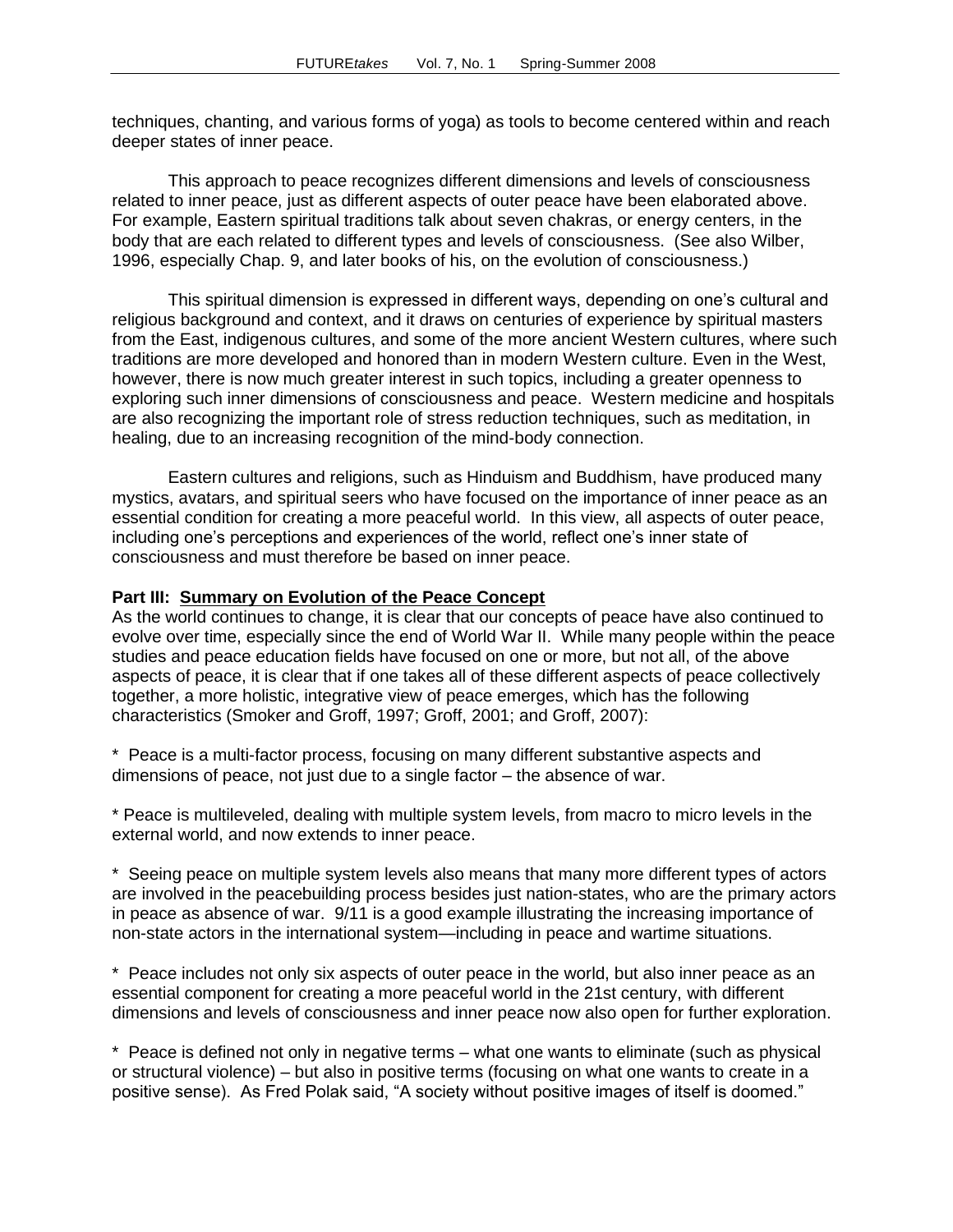(Polak, 1973) If one wants to create a better future, it is not enough to just eliminate the negative; one must also clearly visualize, and commit one's life to, alternative, positive images of what one wants to create.

\* Peace must honor both unity AND diversity, interdependence AND pluralism, of the world's diverse peoples, races, cultures, civilizations, ethnic groups, nations, and religions, as well as of the multiple species on earth. Neither a focus on homogenized unity alone (which neglects the diverse contributions that people from different cultures can make to the world), nor a focus on diversity only (without seeing what also connects us as human beings across all our diversity) will create the conditions for a more peaceful world. Both are essential.

\* A holistic view of peace thus explores how these multiple aspects of peace fit together into some kind of dynamic and coherent, integrated, whole systems view of peace.

In conclusion, the emergence of more holistic peace paradigms in peace research – whether intercultural, environmental, and/or spiritual – has included an increasing emphasis on positive conceptions of peace. In part, this is because of our realization that, whatever our nationality, culture or religious tradition, we are all interconnected and interdependent. Viewed from space, planet Earth is a beautiful blue-green sphere, without national borders, but with land, water, ice caps, deserts, forests, and clouds supporting one interdependent planetary web of life based on multiple, interacting ecological systems. We as individuals and groups are but a part of the planet, as the planet itself is a part of the solar system, galaxy and universe. This whole systems mindset enables an appreciation of the interdependence of species in the ecosystems of the planet, of particular cultural meanings in the context of the total global cultural systems of humanity, and of particular faiths in the rich diversity of global spiritual and religious traditions – all contributing to the tapestry of the whole. The whole is more than the sum of the parts, and the greater the variety of the parts, the richer the expression of the global whole.

# **Part IV: An Alternative Model Showing Contributions from Different Cultural-Religious Traditions to Different Aspects of Peace**

Part II above focuses largely on how our concepts of peace have evolved, beginning with Western peace research and then adding elements from global peace research. It is noteworthy that inner peace was the last aspect of peace to be added in largely Western peace research, and that Gaia Peace was added not long before Inner Peace. Both of these last two aspects of peace are the particular focus and concern of different non-Western cultures and religions, who have thus most forcefully advocated the importance of adding these aspects to any overall concept of peace. Indeed, if one starts with an Eastern cultural and religious perspective, such as Hinduism or Buddhism, one always begins with inner peace, as the necessary precondition for peace in the world, with inner peace affecting what type of external world one was perceiving, experiencing, and creating. Similarly, if one starts with the earthbased cultures and religions (including indigenous spiritual traditions and followers of the goddess), who are closely tied to Mother Earth, who see all of nature as alive, and who see their role as caretakers for the earth, which is currently endangered by increasing human activity and occupation of the planet, one would begin with Gaia Peace as the most fundamental and important aspect of peace. Likewise, Western cultures and religions, being activists seeking progress in the world, traditionally begin with support for aspects of outer peace in the world the focus of the first five aspects of peace.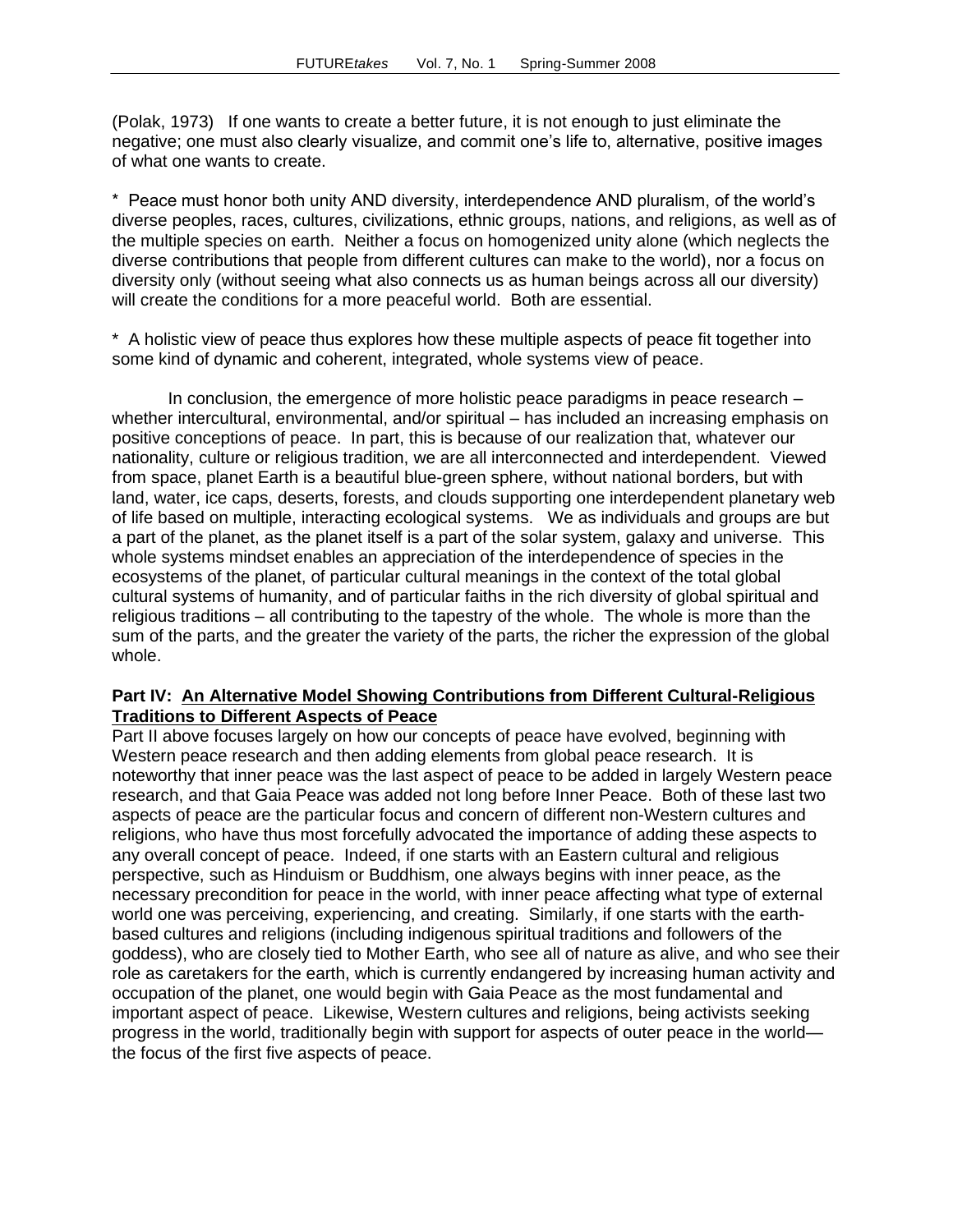Fig. 2 (based on an adaptation of the yin-yang symbol from Taoism) shows an alternative model of how these different aspects of peace are all dynamically interacting with each other all the time.



What is significant is that the collective vision of peace that we end up with – when we add the particular focus and concern of earth-based religions and cultures (Gaia Peace  $# 6$ ), Eastern cultures and religions (Inner Peace #7), and Western cultures and religions (Peace # 1-5, focusing on different culturally and socially-learned aspects of peace in the external world) – is a much more powerful and comprehensive vision of the foundations for a peaceful world than any of those visions would be alone. As we enter the 21st century in an increasingly interdependent world, it is fitting that our conceptions of peace also draw from all the major cultural and spiritual-religions traditions on the planet to create a synergistic vision that is more powerful than any of us could have created on our own. In this sense, there is much that we can all learn, and are learning, from each other about peace, and this cross fertilization of ideas can only benefit humanity and all life in future.

#### **Conclusions**

In conclusion, it is clear that different cultural-religious groups have each historically contributed especially strongly to particular aspects of peace, and that today a great crossfertilization of ideas is occurring as the diversity of humanity increasingly interacts with each other. Out of this cross-fertilization, a more holistic, integrative view of peace is emerging, with important contributions from all the main cultural-religious traditions on this planet, namely Western, Eastern, and indigenous traditions. If humanity can only learn to be open to each other, it is clear that each cultural-religious tradition has something important to contribute to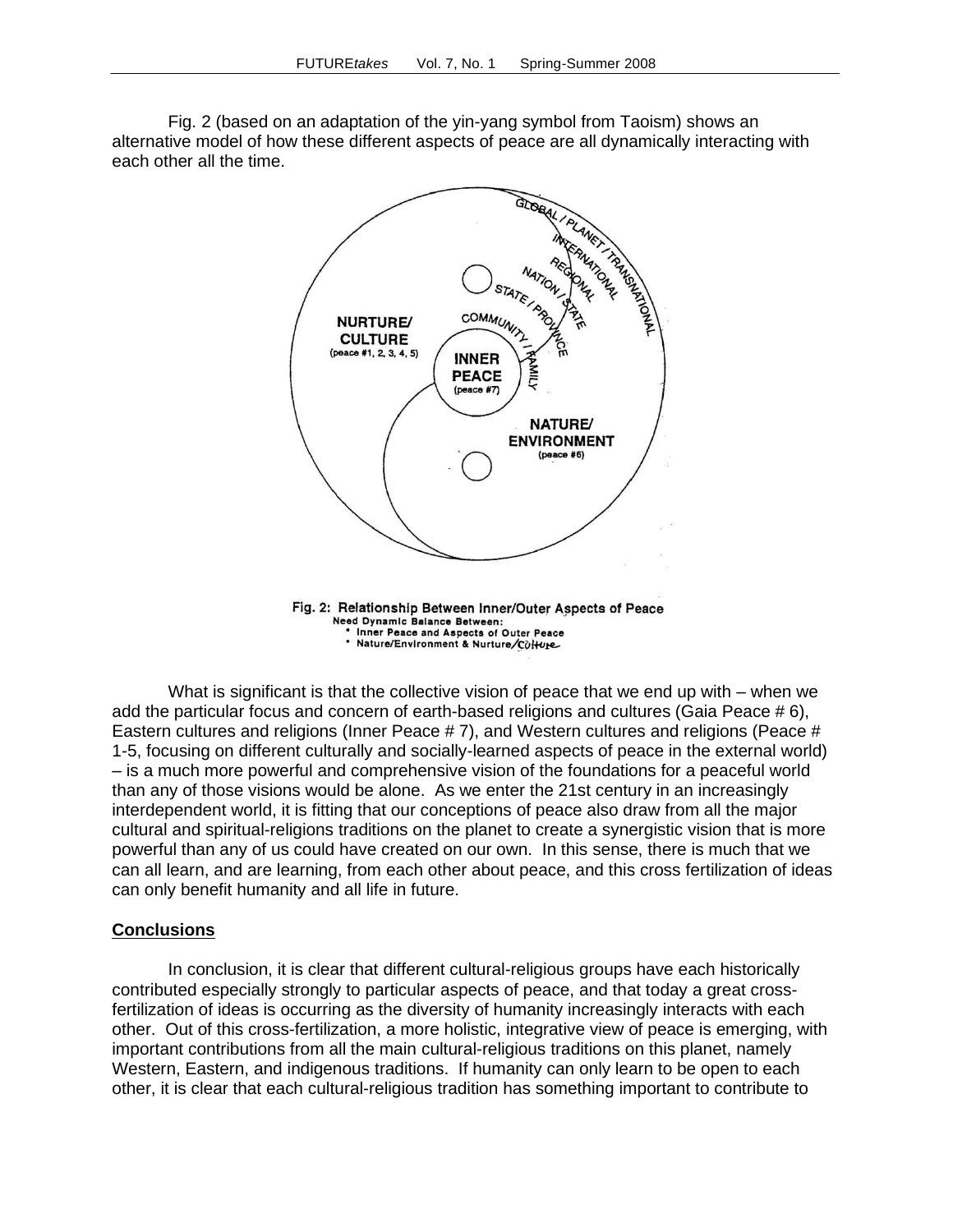humanity as a whole, including in the area of peace, and that collectively humanity can create more together than if each group keeps trying to solve our problems separately.

# **Bibliography:**

#### **General Sources on Peace and Nonviolence, and Related Topics:**

\* Barash, David P. *Introduction to Peace Studies.* Belmont, CA: Wadsworth Publishing Co., 1991.

\* Barash, David P., and Webel, Charles P. *Peace and Conflict Studies.* Thousand Oaks, CA: Sage Publications Inc., 2002.

\* Boulding, Elise. *Building a Global Civic Culture: Education for an Interdependent World*. (Syracuse Studies on Peace and Conflict Resolution). Syracuse, N.Y.: Syracuse University Press, 1990.

\* Galtung, Johan. *Peace By Peaceful Means.* London: Sage Publications, 1996.

\* Groff, Linda. ―Seven Concepts in the Evolution of Peace Thinking,‖ *in Peacebuilding: Newsletter of the Peace Education Commission of the International Peace Research Association,* Vol. 3, No. 1 (January 2001).

\* Groff, Linda. "A Holistic, Evolving View of Peace, With Implications for Development," in *Journal of Globalization for the Common Good* (2007).

\* Polak, Fred*. The Image of the Future.* New York: Elsevier, 1973. Translated and Abridged Edition by Elise Boulding.

\* Smoker, Paul, and Groff, Linda, "Peace – An Evolving Idea: Implications for Future Generations,‖ in *Future Generations Journal* (August 1997).

\* Smoker, Paul; Davies, Ruth; and Munske, Barbara, Eds*. A Reader in Peace Studies.* New York: Pergamon Press, 1990.

\* UNESCO, "Manifesto 2000 for a Culture of Peace and Nonviolence." Paris: UNESCO, 2000. <http://www3.unesco.org/manifesto2000>

#### **Peace # 1: Absence of War:**

\* Smoker, Paul, and Groff, Linda, "Peace as Absence of War: War, Nuclear Weapons, and Nuclear Deterrence," Web Page/Paper.

\* See many books on the causes of War and Peace, and on Arms Control and Disarmament.

#### **Peace # 2: Balance of Forces in the International System:**

\* Smoker, Paul, and Groff, Linda, "Peace as Balance of Forces in the International System," Web Page/Paper.

\* United Nations. *Human Development Report.* Oxford, England: Oxford University Press, annual publication.

\* Wright, Quincy*. A Study of War.* Chicago: University of Chicago Press, 1941.

# **Peace # 3: Negative Peace (No War or Physical Violence) and Positive Peace (No Structural Violence) on Macro Levels:**

\* Galtung, Johan, ―Violence, Peace, and Peace Research,‖ *Journal of Peace Research*, No. 3 (1969).

\* Galtung, Johan, ―Violence and Peace,‖ *in A Reader in Peace Studies,* Ed. by Paul Smoker, Ruth Davies, and Barbara Munske. New York: Pergamon Press, 1990, pp. 9-14. This is a shorter version of the 1969 article by Galtung.

\* Soros, George, ―The Capitalist Threat*,*‖ *Atlantic Monthly* (February 1997), pp. 45-58.

\* United Nations, ―Universal Declaration on Human Rights.‖ New York: United Nations, 1948.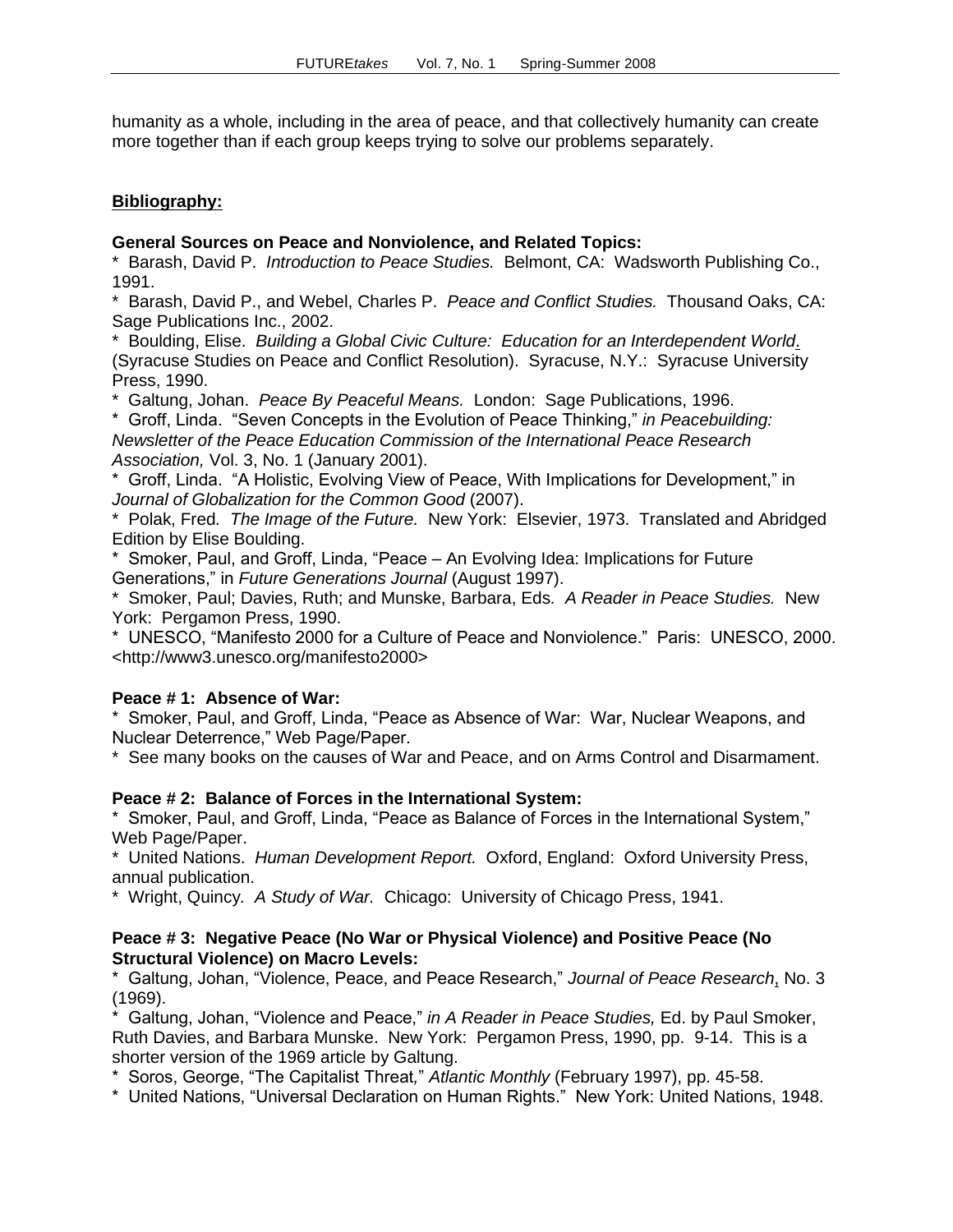\* United Nations, "Fiftieth Anniversary of the Universal Declaration of Human Rights, 1948-1998.‖ <http://www.un.org/Overview/rights.html>

# **Peace # 4: Feminist Peace: Negative and Positive Peace on Micro and Macro Levels, and Eliminating Patriarchal Attitudes and Institutions:**

\* Boulding, Elise. *Cultures of Peace: The Hidden Side of History*. (Syracuse Studies on Peace and Conflict Resolution). Syracuse, N.Y.: Syracuse University Press, 2000.

\* Brock-Utne, Birgit. *Education for Peace: A Feminist Perspective.* New York: Pergamon Press, 1985.

\* Brock-Utne, Birgit*. Feminist Perspectives on Peace and Peace Education.* Oxford: Pergamon Press, 1989.

\* Brock-Utne, Birgit, "Feminist Perspectives on Peace" in *A Reader in Peace Studies*, Ed. by Paul Smoker, Ruth Davies, and Barbara Munske. New York: Pergamon Press, 1990, pp. 144- 149.

\* Reardon, Betty, ―Feminist Concepts of Peace and Security‖ *in A Reader in Peace Studies,* Ed. by Paul Smoker, Ruth Davies, and Barbara Munske. New York: Pergamon Press, 1990, pp.

\* Reardon, Betty*. Women and Peace: Feminist Visions of Global Security*. SUNY Series on Global Conflict and Peace Education, 1993.

\* Reardon, Betty. *Sexism and the War System.* Syracuse Studies on Peace and Conflict Resolution, 1996.

# **Peace # 5: Creating Intercultural Peace, Not Violence:**

\* Beversluis, Joel, Ed. *Sourcebook of the World's Religions: An Interfaith Guide to Religion and Spirituality.* Third Ed., Novato, CA: New World Library, 2000.

\* Galtung, Johan. ―Cultural Violence,‖ *Journal of Peace Research,* Vol. 27, No. 3 (1990).

\* Huntington, Samuel P. ―The Clash of Civilizations*?*‖ *Foreign Affairs* (Summer 1993).

\* Huntington, Samuel P*. The Clash of Civilizations: Remaking of World Order.* New York: Simon and Schuster, 1996.

\* Trompenaars, Fons, and Hampden-Turner, Charles*. Riding the Waves of Culture.* Second Ed., New York: McGraw-Hill, 1998.

\* Storti, Craig. *Figuring Foreigners Out: A Practical Guide.* Yarmouth, Maine: Intercultural Press, 1999.

\* Groff, Linda. ―Intercultural Communication, Interreligious Dialogue, and Peace,‖ in *Futures: The Journal of Forecasting, Planning and Policy*, Published by Pergamon, No. 34 (2002), pp. 701-716.

\* Groff, Linda. ―Insights on the Evolution of Cultures, Civilizations, and Religions: Past, Present, and Future," in *How Evolution Works.* Bellevue, WA: Foundation For the Future, 2005a, pp. 139-166.

\* Groff, Linda. "The Challenge of Cultural and Religious Diversity and Peacebuilding in an Interdependent World," Futures Research Quarterly, published by the World Future Society, 2005b, Vol. 21, No. 4 (Winter 2005), pp. 23-54. A somewhat longer version of this article is available from the author.

\* Toynbee, Arnold. *A Study of History.* First Abridged One Volume Ed., Illustrated, New York: Barnes & Noble, 1972.

\* United Religions Initiative, "URI Charter." San Francisco, CA: United Religions Initiative, 2001. <http://www.uri.org/charter>

# **Peace # 6: Gaia Peace:**

\* Gore, Al. Film, "An Inconvenient Truth," on the dangers of global warming (2005).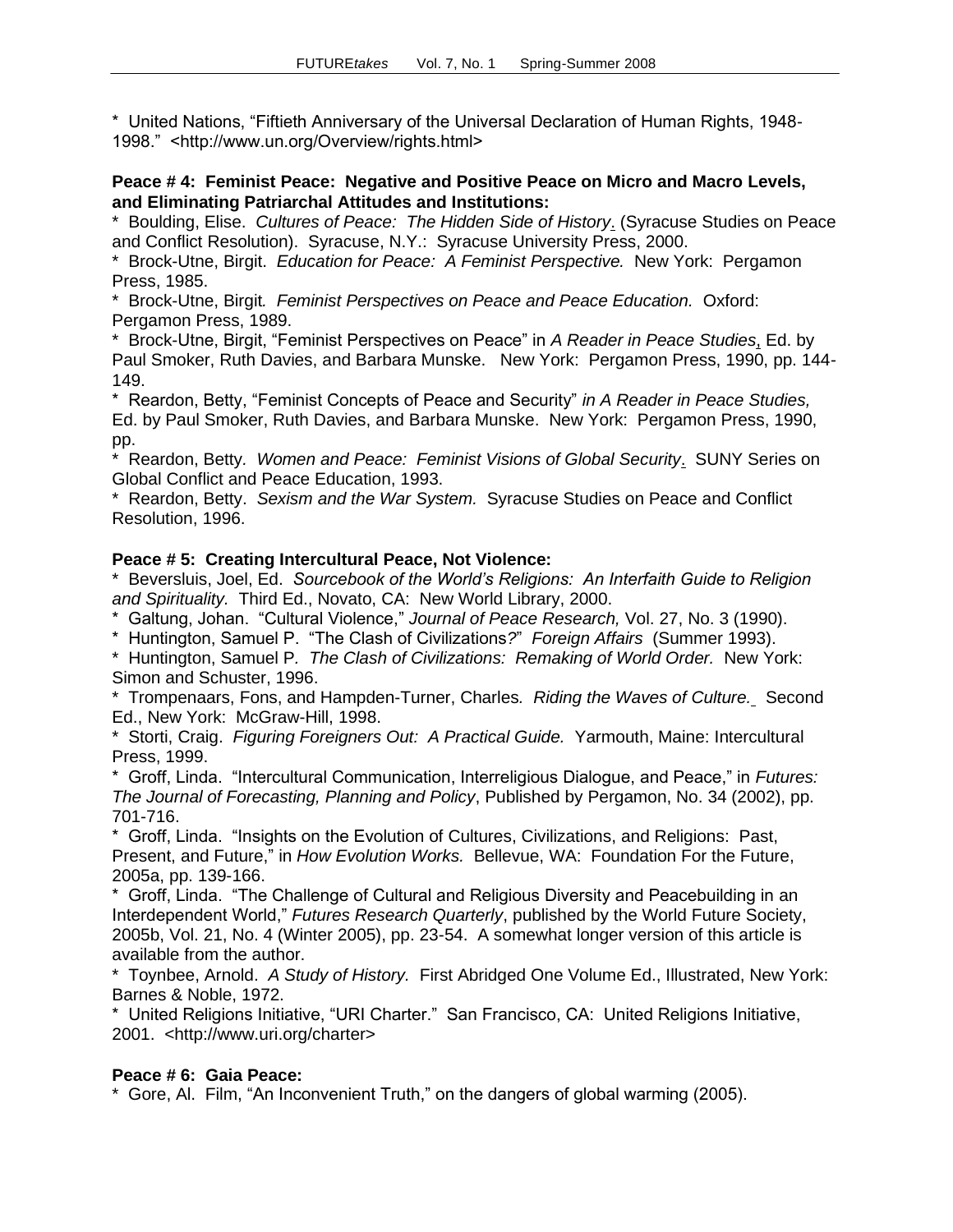\* Earth Charter Secretariat, Earth Council, "The Earth Charter." San Jose, Costa Rica: 2000. <http://www.earthcharter.org>

\* Lawrence E. Joseph. *Gaia: The Growth of an Idea.* New York: St. Martin's Press, 1990.

\* Lovelock, James E*. Gaia: A New Look at Life on Earth.* Fifth Ed., Oxford: Oxford University Press, 1991.

\* Sahtouris, Elisabet*. Gaia: The Human Journey from Chaos to Cosmos.* New York: Pocket Books, 1989.

\* United Nations. *Environment and Development ("The Brundtland Report").* New York: United Nations.

# **Peace # 7: Inner/Outer Peace:**

\* Carmody, Denise Lardner, and Carmody, John Tully*. Mysticism: Holiness East and West.* New York: Oxford University Press, 1996.

\* Chappell, David W., Eds. *Buddhist Peacework: Creating Cultures of Peace.* Boston: Wisdom Publications, 1999.

\* Dreher, Diane. *The Tao of Inner Peace.* Harper Perennial, 1991.

\* MacNair, Rachel M. *The Psychology of Peace: An Introduction.* Westport, Connecticut: Praeger, 2003.

\* Mische, Patricia, "Toward a Global Spirituality," Rev. Ed. on 25th Anniversary of Global Education Associates, New York, 1966, pp. 2-12.

\* Smoker, Paul, and Groff, Linda, "Spirituality, Religion, Culture, and Peace: Exploring the Foundations for Inner-Outer Peace in the Twenty-First Century,‖ *International Journal of Peace Studies*, Vol. I, No. 1 (January 1996), pp. 57-113.

\* Thich Nhat Hanh. *Peace Is Every Step: The Path of Mindfulness in Everyday Life.* Foreword by H. H. The Dalai Lama. London: Bantam Books, 1991.

\* *What Is Enlightenment Magazine.* Covers many spiritual issues as these relate to developments in the world and human evolution.

\* Wilber, Ken*. A Brief History of Everything.* Boston: Shambhala, 1996; and numerous other books on the evolution of consciousness as part of four quadrants he explores—based on individual vs. collective areas, and inner vs. outer aspects of our lives**.**

*Dr. Linda Groff is the Director, Global Options Consulting – Global Futures, Peace, & Intercultural/Interreligious Synergy. In addition, she is Professor, Political Science and Future Studies, and Coordinator, Behavioral Science Undergraduate Program at California State University, Dominguez Hills,Carson, California, USA. Dr. Groff can be contacted at +1 310 821-1864 or at +1 310 243-3470, ext. 3434, or by e-mail at [ljgroff@csudh.edu](mailto:ljgroff@csudh.edu) or through [http://www.csudh.edu/global\\_options/](http://www.csudh.edu/global_options/)*

# *POINTS FOR THE CLASSROOM (send comments to [forum@futuretakes.org\)](mailto:forum@futuretakes.org):*

o *In this article, the author highlights the possibility that various cultural-religious traditions and outlooks can be used as a resource in the creation of peace. What "rules of engagement" can we propose regarding how dissimilar traditions can more effectively interact in the future?*

o *As Groff points out, Dr. Kenneth Boulding distinguishes between active promotion of peace and indirect measures (interdependence and interrelationships) that reduce the prospects of war. Various other authors would agree regarding the indirect measures. Considering counterexamples (e.g., the fact that Germany and Britain were major trade partners immediately prior to WWI), under what conditions do interrelationships and interdependences reduce the possibility of war? (For example, is the validity of this viewpoint dependent on the type of government?)*